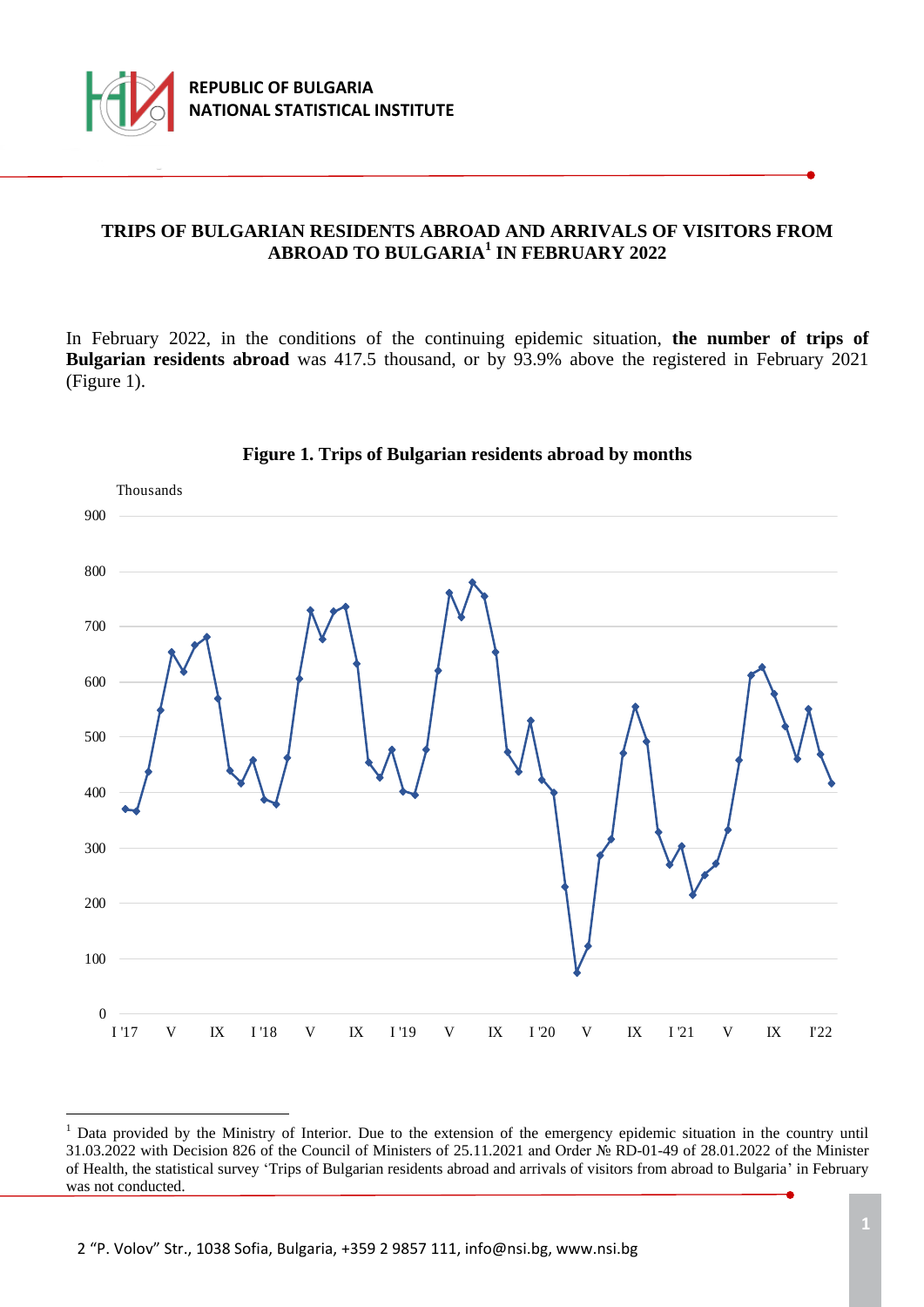

In February 2022, **the number of arrivals of visitors from abroad to Bulgaria** was 409.8 thousand (Figure 2), or by 70.1% above in comparison with February 2021 (Annex, Table 1), as the transit was 39.2% (160.7 thousand) of all visits of foreigners in the country.





The share of visits by ЕU citizens was 38.0% of the total number of foreigners' visits to Bulgaria in February 2022, or 155.8 thousand, as the highest number of visits was from Romania - 38.0%, Greece - 28.4% and Germany - 6.9%.

The visits of foreigners in the group 'Other European countries'<sup>1</sup> were 219.4 thousand, or 53.5% of all visits to Bulgaria. The highest number of visits registered was from Turkey - 107.8 thousand, or 49.2% of the visits in this group.

÷.

<sup>&</sup>lt;sup>1</sup> Group 'Other European countries' includes countries in Europe outside the EU.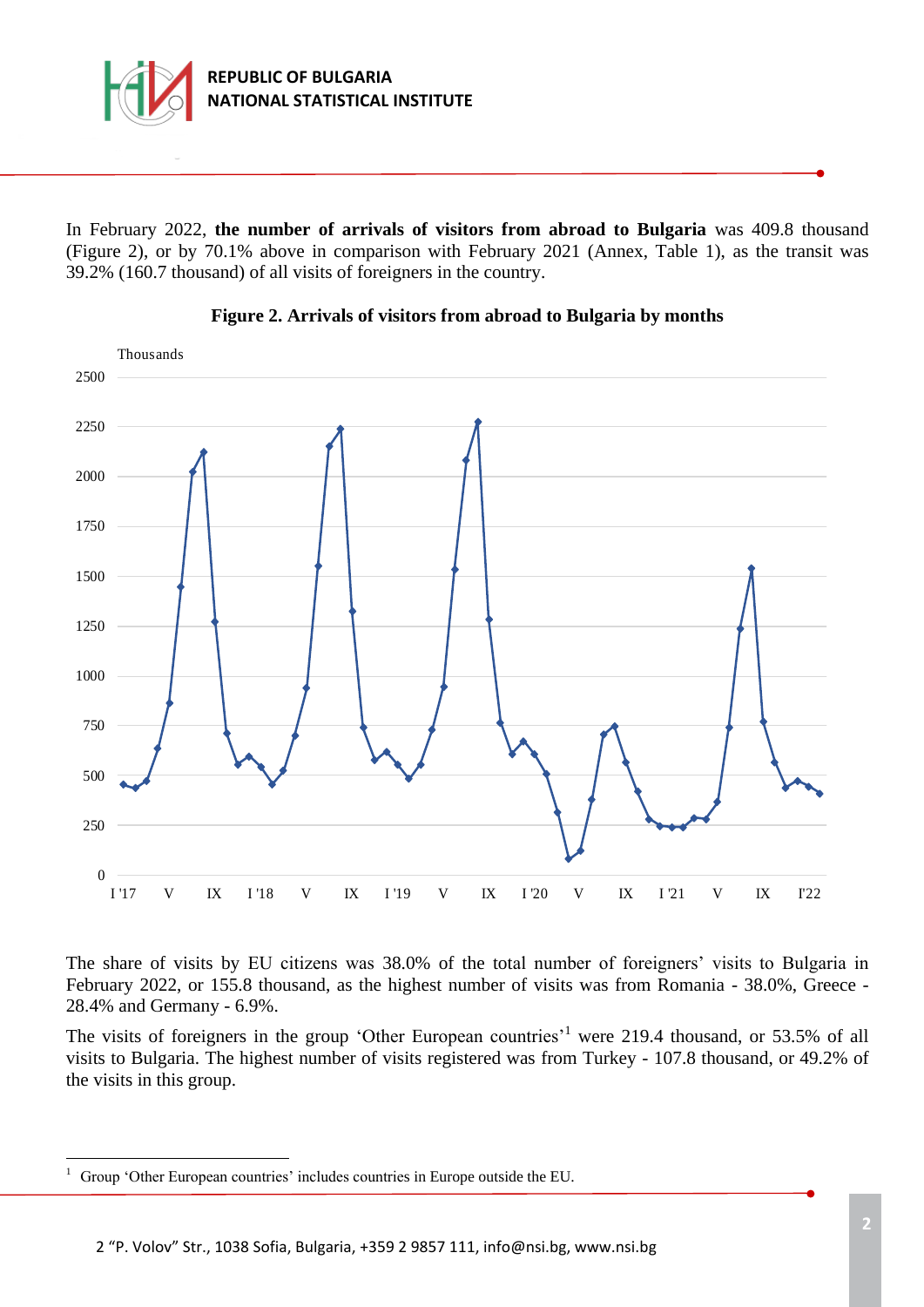

In February 2022, the relative share of visits by purpose was as follows: with other purposes - 48.3%, with holiday and recreation purpose - 39.1% and with professional purpose - 12.6% (Figure 3).

## **Figure 3. Structure of visits of foreign citizens to Bulgaria by purpose in February 2022**

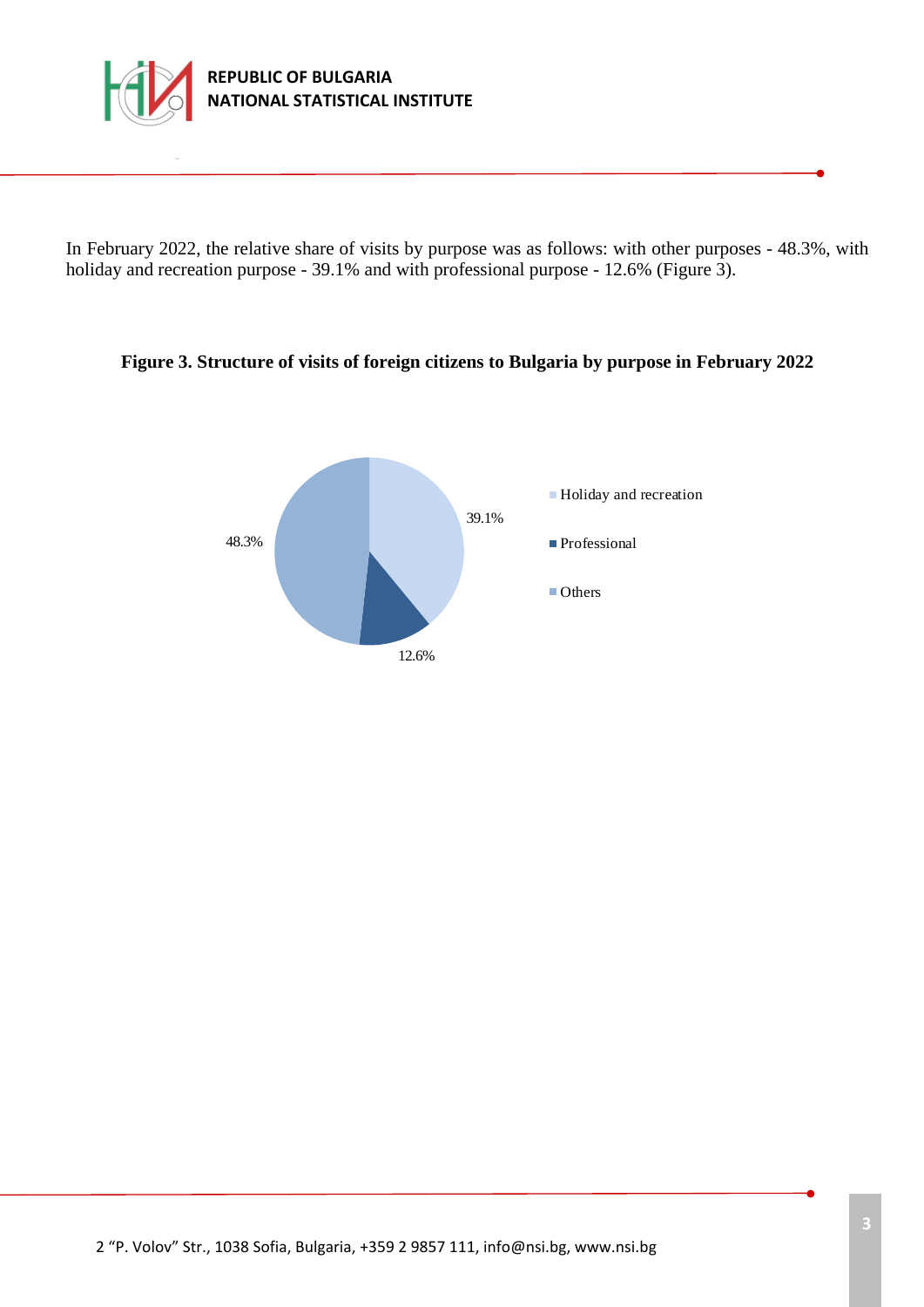

### **Methodological notes**

The definitions recommended by the World Tourist Organization and the Methodological manual for tourism by Eurostat are applied by the National Statistical Institute (NSI).

In accordance with these definitions, **an international tourist** is any person who travels to a country other than his/her permanent residence for less than a year and whose main purpose is not doing any activity for payment in place visited.

**The purposes of visiting** a country are the following:

- Excursion, holiday or entertainment (visits to cultural or historical landmarks, sport events and other);
- Visiting friends and relatives;
- Professional purposes (business trips, participation in conferences, congresses, concluding deals, etc.);
- Other (education, medical treatment, etc.) purposes.

In February 2022, due to the impossibility to conduct the statistical survey at the border checkpoints, all statistical data on the trips of Bulgarians abroad and the visits of foreigners in Bulgaria - total and for the purpose of the trip - were provided to the NSI by the Ministry of Interior.